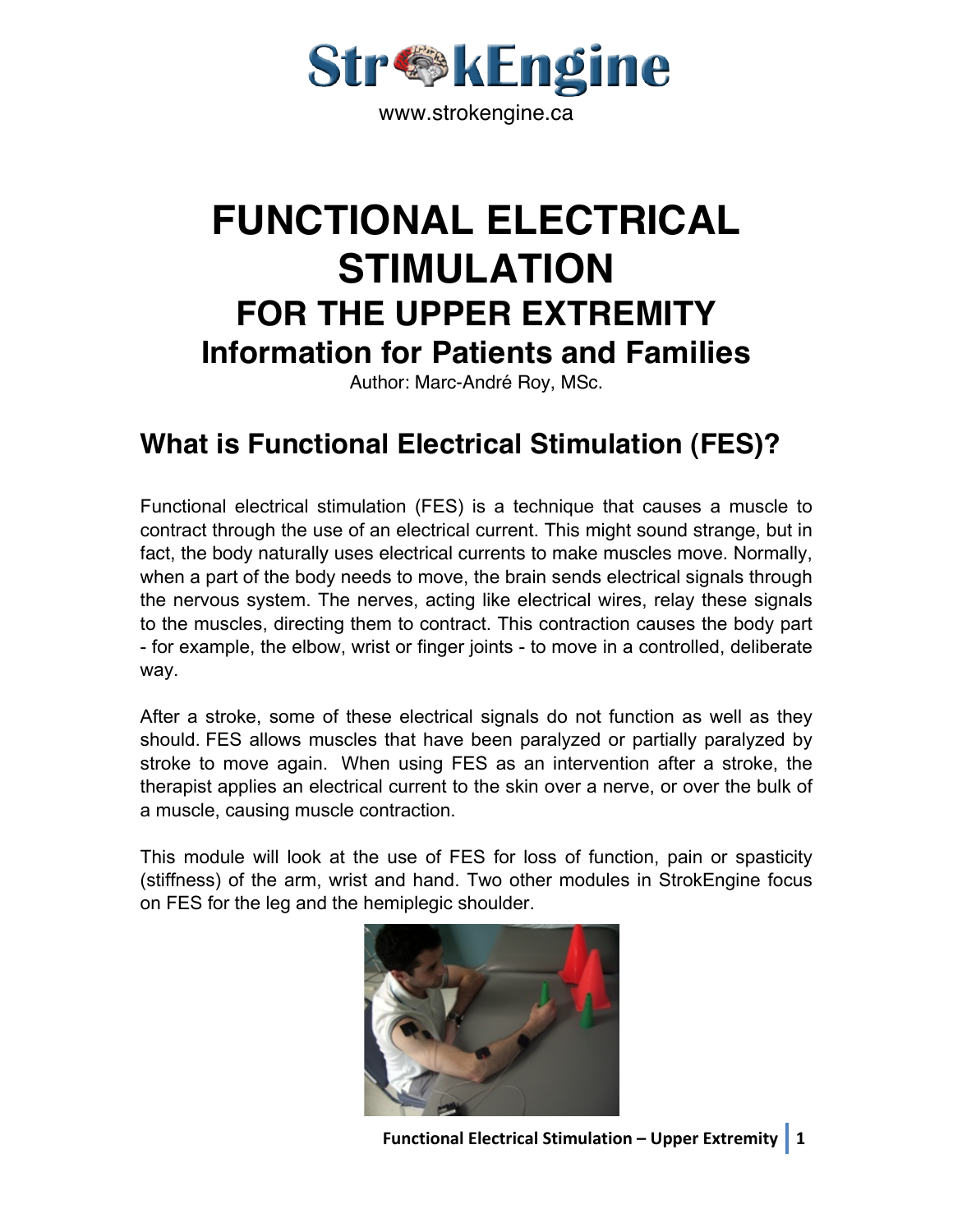

### **Are there different kinds of FES?**

Yes. You might see different names including functional electrical stimulation, functional neuromuscular stimulation and electrical stimulation. But they all have the same goal: to stimulate muscle contraction which in turn may lead to increased function, strength and movement, and decreased pain and spasticity. Also, FES may provide benefits such as increased reaction time and improved hand function (dexterity).

### **Why use FES for the arm and hand after stroke?**

Loss of arm and hand function, movement, and strength are common after a stroke. Pain and spasticity are also common after a stroke. FES may be useful for increasing arm and hand function and for preventing pain and dysfunction after a stroke.

### **Does it work for stroke?**

Researchers have studied how FES can help patients with stroke who experience a weak or painful hand.

#### **Hand function and dexterity**

Researchers have found that FES is helpful in re-training hand function and dexterity in individuals with acute and chronic stroke.

#### **Hand strength**

The research in this area is still inconclusive – that is, we do not know if FES is better than other treatments for strengthening the hand after a stroke.

#### **Functional independence**

Research has shown that FES for the arm and hand were not effective in improving overall functional independence. In other words, patients who were treated with FES did not necessarily improve in their ability to take care of themselves.

#### **Spasticity (stiffness)**

There is limited evidence that FES reduces spasticity for patients in the chronic phase of stroke.

**2 Functional Electrical Stimulation – Upper Extremity**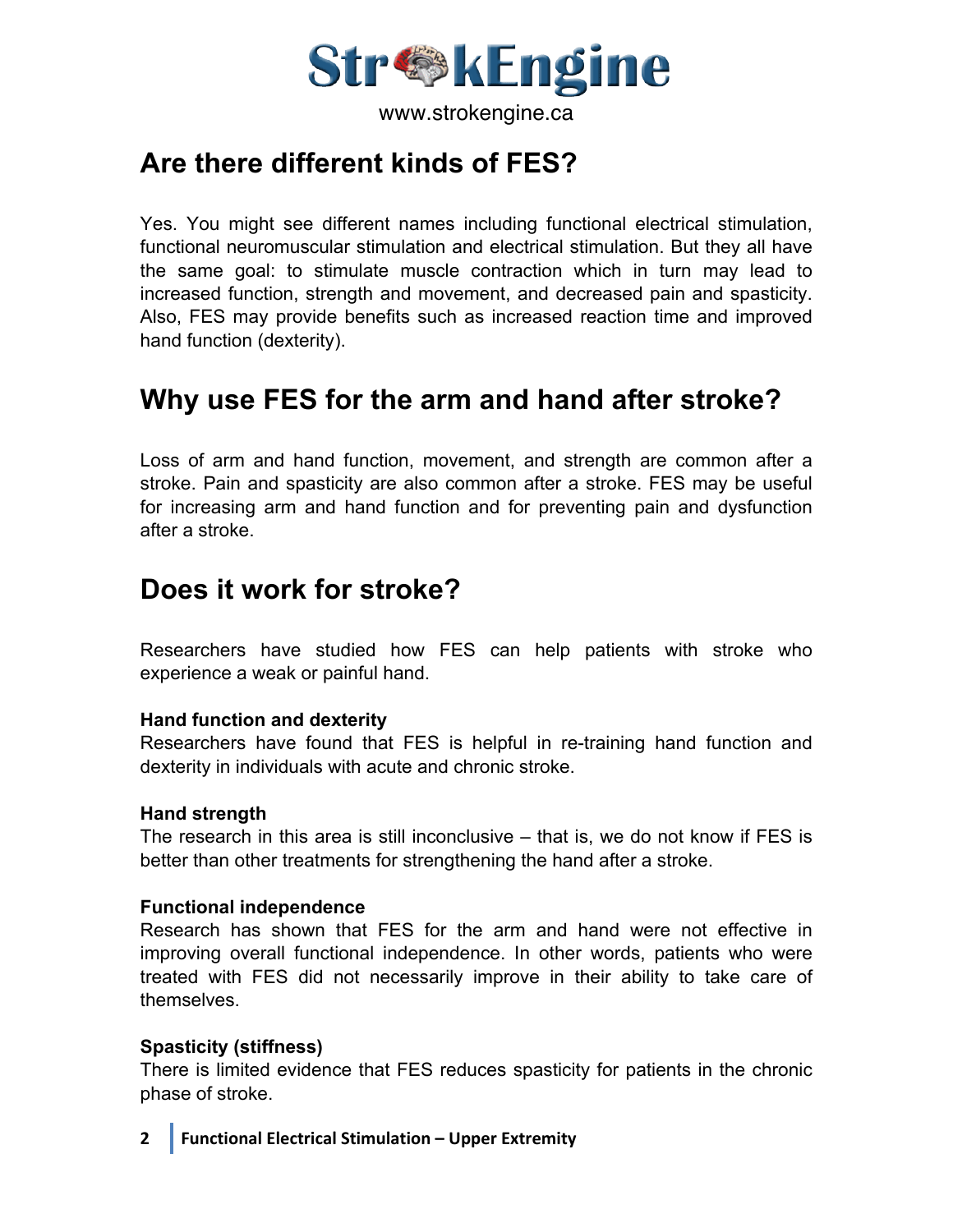

#### www.strokengine.ca

#### **Range of motion (movement of joints)**

Research has not found FES to be effective for increasing movements of the hand and arm soon after a stroke (acute patients).

But for clients who are in rehabilitation (in the sub-acute or chronic phases), FES applied to specific muscles has been shown to be more effective than regular therapy for increasing movement.

#### **Motor function (general functioning of muscles and nerves)**

There is conflicting evidence as to whether FES treatment, in combination with conventional physical therapy, can improve motor function in patients with acute stroke.

However, for patients with sub-acute stroke, FES treatment combined with task specific exercises has been shown to improve motor function.

For patients with chronic stroke, it has been shown that FES treatment in combination with conventional therapy does not improve motor function.

#### **Reaction time (how fast you move your hand in response to instructions)**

Researchers found that FES does help to improve reaction time in those with an acute stroke. But, for more chronic stroke patients, FES does not seem to be more beneficial than regular therapy.

### **What can I expect?**

Small square stickers (electrodes) are placed on the skin over the centre of a muscle. Wires connect the electrodes to a stimulator, a small machine that produces the current. The stimulation is usually started at a very low level causing a tingling "pins and needles" feeling on the skin. The current will then slowly be increased after each stimulation until it is strong enough to make the muscle contract. This level (the smallest current necessary to make the muscle contract) will be used for the treatment.

Although some people find the treatment uncomfortable, it is usually well tolerated. FES may give some discomfort, but it is virtually painless. Treatment times may vary. However, the time is usually divided into a number of daily sessions. FES treatments are usually done for 30 - 45 minutes, but once you are set up, you can typically perform the treatments on your own or with a family member.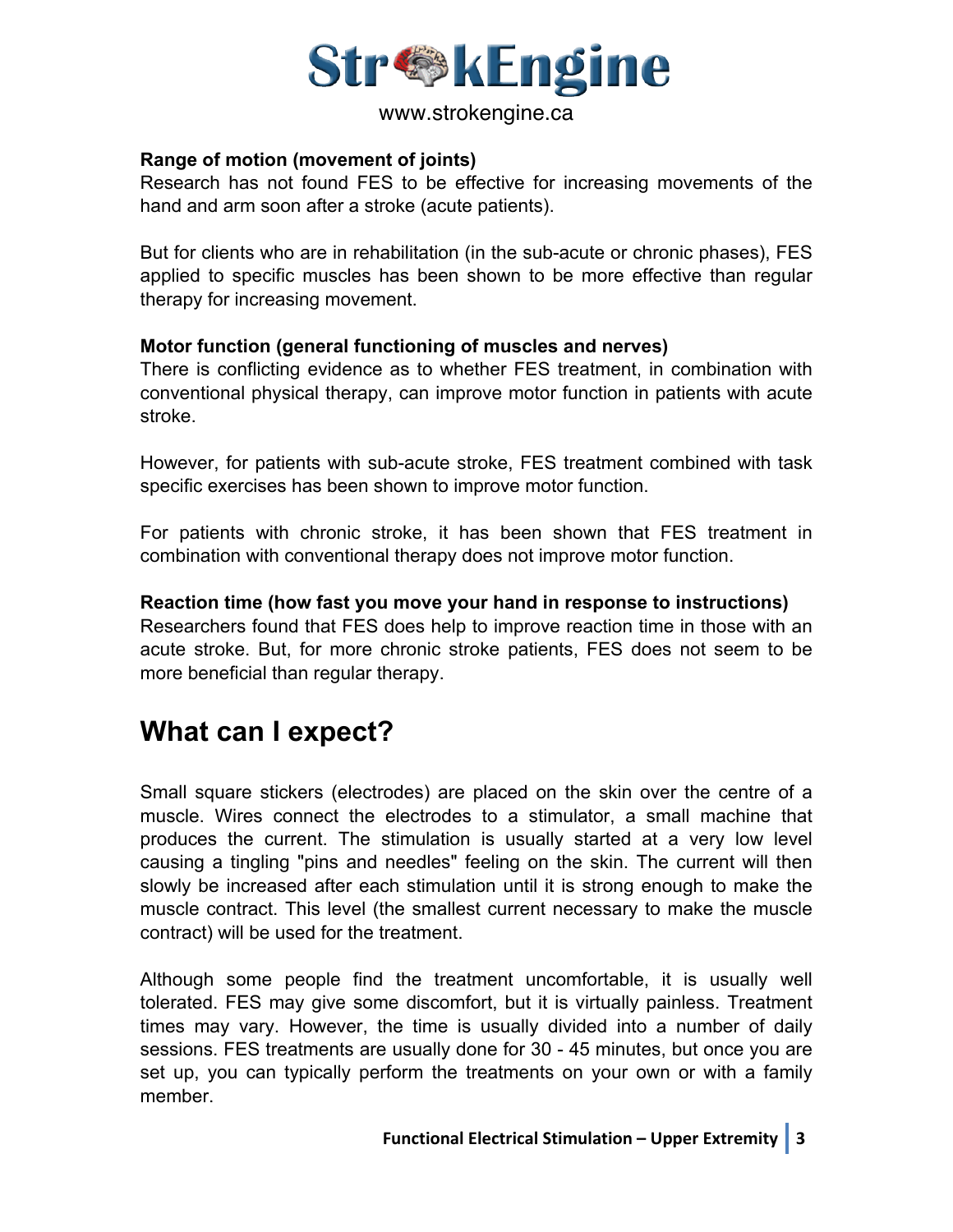

www.strokengine.ca





### **Are there any side effects or risks?**

Some people may find that certain types of electrical stimulations are irritating, but this can be easily fixed by changing the level of the current. The electrodes can irritate the skin, but this is not common. Using non-latex hypoallergenic electrodes can often solve this problem. After the treatment, there may be pink marks left on the skin where the electrodes were placed, but these usually fade within an hour. Although it is very rare, this type of therapy can increase spasticity (muscle tightness).

**NOTE: People with epilepsy, poor skin condition, hypersensitivity to the electrical stimulation, cancer, and cardiac pacemakers should not receive FES treatment.**

### **How many treatments do I need?**

Some patients continue to use FES for many years. To maximize the benefits after stroke, it should be used for at least 6 weeks.